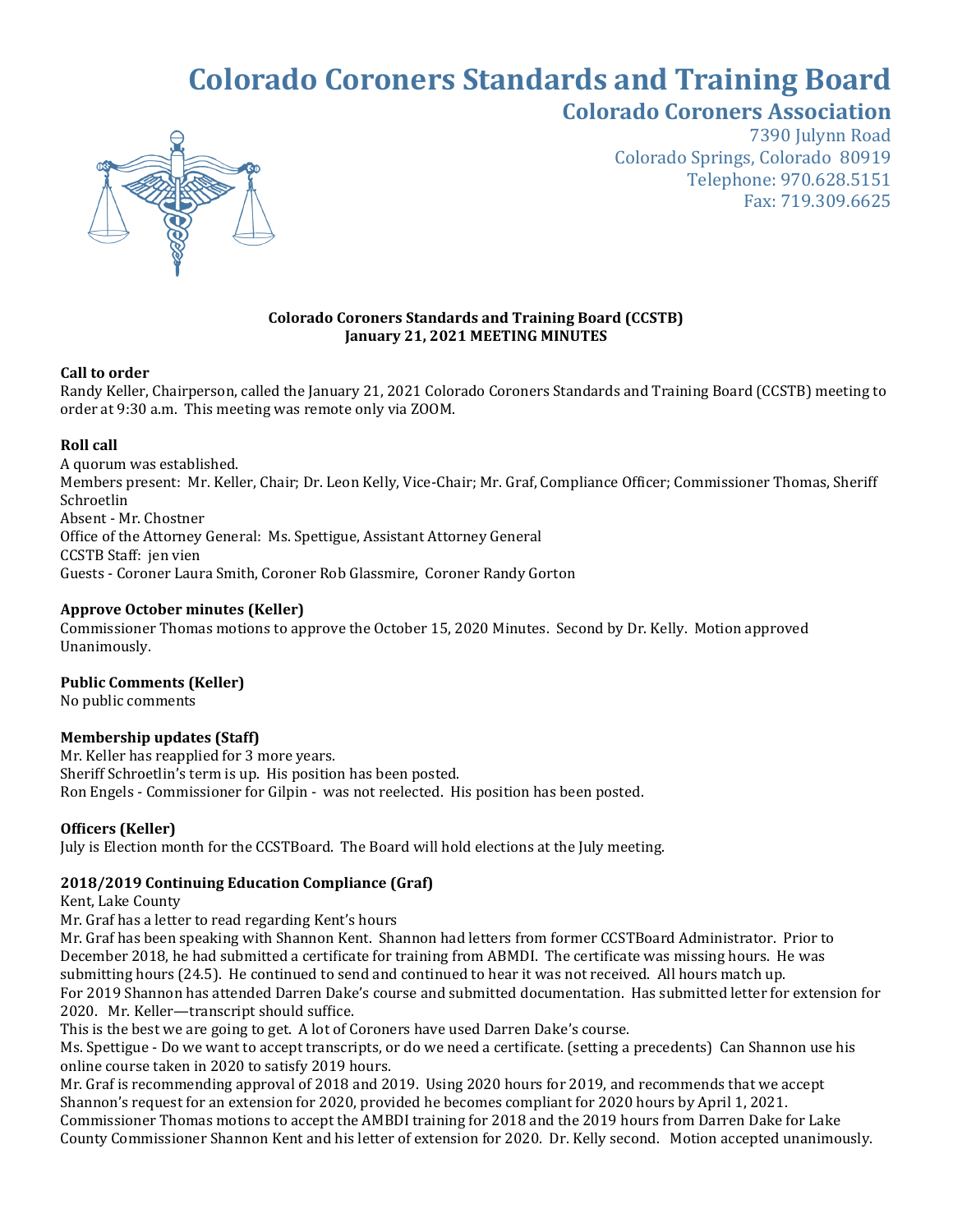We need to send a letter to his commissioners to reinstate his pay.

Ms. Spettigue and jen vien will work on this. Now that he is in compliance - with an extension. How long should we allow the extension. Mr. Graf - he needs to have his 2020 CE's submitted by the April 2021 meeting. Encourage/require him to work at being in compliance for 2021.

We have received nothing from Dr. Dennis Jelden as far as compliance for 2018 and 2019. Even though we have gone as far as possible, we need to keep this name in front of the Board and discuss at each meeting.

#### **2020 CE Submissions (Graf)**

Lear - Arapahoe Hall - Boulder Caruso - DenverHankins - Dolores Valdez - Huerfano Smith - La Plata County Lorensen - Lincoln County Heer - Morgan County Fowler - Otero County Bishop - Archuleta Kelly - El Paso Brown - Kiowa Adelman - Mineral Hollenbeck - Ouray Smith - Rio Blanco Sante - San Miguel Larson - Alamosa Gorton - Kit Carson Tennant - Logan Graeff - Elbert Kern - Cheyenne Cooper - Sedgwick Glassmire - Garfield Jill Romann - needs further discussion

At this time, Mr. Graf is recommending approval for all of the individuals listed, with the exception of Jill Romann. Motion to approve CE's for all of the individuals listed, excluding Jill Romann - motion by Sheriff Schroetlin, second by Commissioner Thomas. Motion was accepted unanimously.

#### Discussion about Jill Romann - Douglas County (Texas POST)

Mr. Graf received certificates for Jill Romann's 2020 hours. Two of them are fine, but there is one from Texas Forensic Science Academy that is in question. This one is approved by AMBDI for POST Certification in Texas. Coroners have been notified that if they wish to attend a class that is not on our approved list, they are to get preapproval. Coroner Romann has submitted 26.4 hours, and the class in question is for 16 of those hours. Said class is for Fingerprint Analysis/Foundations of Fingerprint Comparison. Mr. Graf is bringing this to the Board because it is out of our parameters. Normally this class would not be accepted, but with this being a "weird" year, he wants to put this before the Board.

Mr. Keller - Dr. Caruso has assisted in the past, when decision about accepting courses was in play. Suggests that Mr. Graf seek his advice. Mr. Graf - wants to follow the rules about requiring approval before attending a class that is not on our list. He has no problem approving the 10 hours submitted, but would like counsel/approval from Dr. Caruso. Mr. Graf does not recommend approving this class, but will research and report back at the next meeting.